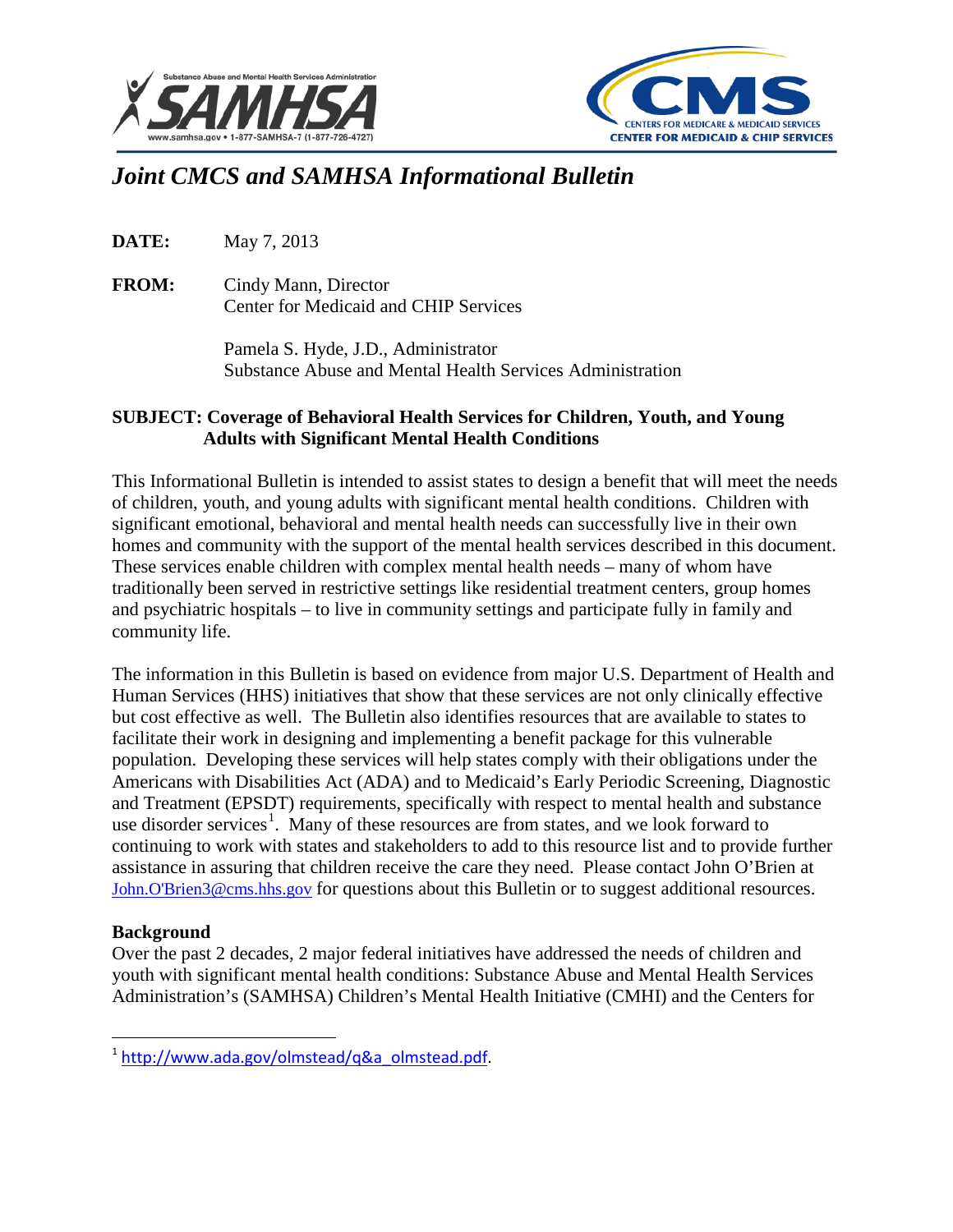Medicare & Medicaid Services (CMS) Psychiatric Residential Treatment Facility (PRTF) Demonstration Program. The CMHI program promotes a coordinated, community-based approach to care for children and adolescents with serious mental health challenges and their families. The PRTF Demonstration Program was designed to determine the effectiveness of community-based services for youth who are in, or at risk of entering, a PRTF. Both of these programs target similar children and youth who have significant mental health conditions and in some instances needing inpatient psychiatric or residential treatment.

Results from these programs have consistently found that the implementation of home and community-based services for this population have made significant improvement in the quality of life for these children, youth, and family. These have also shown a positive impact on Medicaid programs that have designed benefits for this population.

- Reduced costs of care The PRTF evaluation showed that state Medicaid agencies reduced the overall cost of care. For example, home and community-based services provided to children and youth in the PRTF demonstration cost 25 percent of what it would have cost to serve the children and youth in a PRTF, an average savings of \$40,000 per year per child. State Medicaid agencies' annual costs per child were reduced significantly within the first 6 months of the program.
- Improved school attendance and performance After 12 months of service, 44 percent of children and youth improved their school attendance and 41 percent improved their grades as compared to their attendance and grades prior to participating in the program.
- Increase in behavioral and emotional strengths 33 percent of youth significantly improved their behavioral strengths after 12 months of service and 40 percent after 24 months compared to their strengths as measured prior to participating in the program. Behavioral and emotional strengths include the ability to form interpersonal relationships, positive connection with family members, positive functioning at school, ability to demonstrate self-confidence.
- Improved clinical and functional outcomes According to caregiver reports, 40 percent of children served in the CMHI program showed a decrease in clinical symptoms from when they entered the program.
- More stable living situations The percentage of children and youth in CMHI who remained in a single living situation rather than multiple living situations during the previous 6 months increased from 70 percent at intake to 81 percent at 24 months.
- Improved attendance at work for Caregivers Caregivers who were employed at intake reported missing an average of 6.2 days of work in the 6 months prior to participation in the program due to their child's behavioral or emotional problems. This decreased to 4.0 days at 12 months of program participation, and to 2.8 days at 24 months of program participation.
- Reduced suicide attempts Within 6 months of service in CMHI, the number of youth reporting thoughts of suicide decreased from intake into the program by 51 percent and the number of youth reporting a suicide attempt decreased by 64 percent.
- Decreased contacts with law enforcement For youth involved in the juvenile justice system, arrests decreased by nearly 50 percent from intake into the program after 12 months of service in CMHI.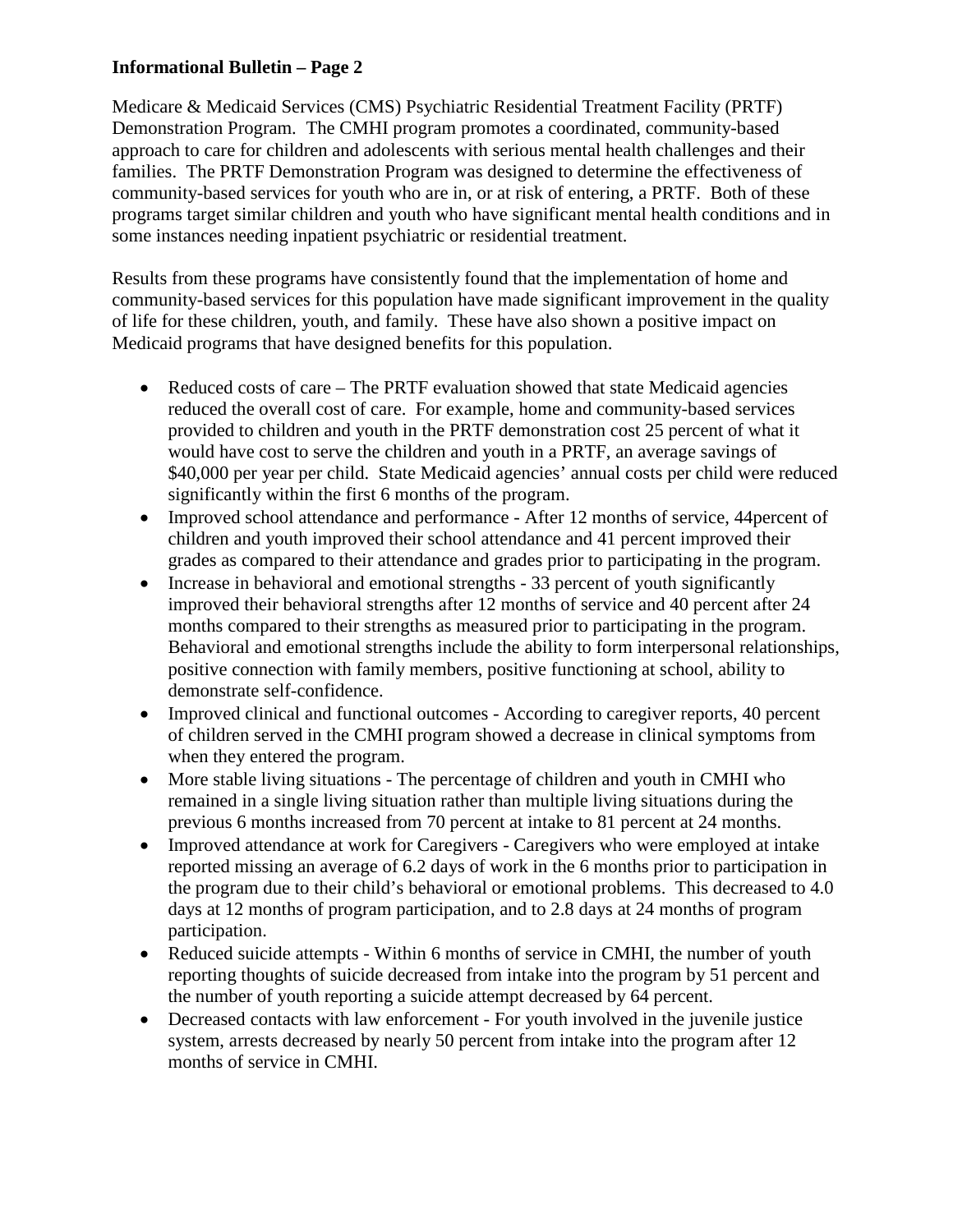Specific information regarding SAMHSA's CMHI program can be found at [http://store.samhsa.gov/shin/content//PEP12-CMHI2010CD/PEP12-CMHI2010CD.pdf.](http://store.samhsa.gov/shin/content/PEP12-CMHI2010CD/PEP12-CMHI2010CD.pdf)

More information about the PRTF Demonstration including National Evaluation reports can be found at [http://www.medicaid.gov/Medicaid-CHIP-Program-Information/By-Topics/Delivery-](http://www.medicaid.gov/Medicaid-CHIP-Program-Information/By-Topics/Delivery-Systems/Institutional-Care/Alternatives-to-Psychiatric-Residential-Treatment-Facilities-Demonstration-PRTF.html)[Systems/Institutional-Care/Alternatives-to-Psychiatric-Residential-Treatment-Facilities-](http://www.medicaid.gov/Medicaid-CHIP-Program-Information/By-Topics/Delivery-Systems/Institutional-Care/Alternatives-to-Psychiatric-Residential-Treatment-Facilities-Demonstration-PRTF.html)[Demonstration-PRTF.html.](http://www.medicaid.gov/Medicaid-CHIP-Program-Information/By-Topics/Delivery-Systems/Institutional-Care/Alternatives-to-Psychiatric-Residential-Treatment-Facilities-Demonstration-PRTF.html)

### **Benefit Design**

The CMHI and PRTF Demonstration programs offered an array of services to meet the multiple and changing needs of children and youth with behavioral health challenges and the needs of their families. While the core benefit package for children and youth with significant mental health conditions offered by these two programs included traditional services, such as individual therapy, family therapy, and medication management, the experience of the CMHI and the PRTF demonstration showed that including a number of other home and community-based services significantly enhanced the positive outcomes for children and youth. These services include intensive care coordination (often called wraparound service planning/facilitation), family and youth peer support services, intensive in-home services, respite care, mobile crisis response and stabilization, and flex funds. Each of these services is described below.

### *Intensive Care Coordination: Wraparound Approach*

Intensive care coordination includes assessment and service planning, accessing and arranging for services, coordinating multiple services, including access to crisis services. Assisting the child and family to meet basic needs, advocating for the child and family, and monitoring progress are also included.

The wraparound approach is a form of intensive care coordination for children with significant mental health conditions. It is a team-based, collaborative process for developing and implementing individualized care plans for children and youth with complex needs and their families. This approach focuses on all life domains and includes clinical interventions and formal and informal supports. The wraparound "facilitator" is the intensive care coordinator who organizes, convenes, and coordinates this process. The wraparound approach is done by a child and family team for each youth that includes the child, family members, involved providers, and key members of the child's formal and informal support network, including members from the child serving agencies. The child and family team develops, implements, and monitors the service plan. Information about wraparound can be found on the website of the National Wraparound Initiative at [http://www.nwi.pdx.edu/wraparoundbasics.shtml.](http://www.nwi.pdx.edu/wraparoundbasics.shtml)

State specific information regarding Intensive Care Coordination/Wraparound Service Planning/Facilitation can be found at:

- https://myshare.in.gov/FSSA/dmha/caprtf/Providers/Service%20Definitions/Service Defi [nitions\\_YR\\_2\\_2008-09\\_50809.pdf](https://myshare.in.gov/FSSA/dmha/caprtf/Providers/Service%20Definitions/Service_Definitions_YR_2_2008-09_50809.pdf) (Indiana)
- [http://www.mass.gov/eohhs/gov/commissions-and-initiatives/cbhi/home-and-community](http://www.mass.gov/eohhs/gov/commissions-and-initiatives/cbhi/home-and-community-based-behavioral-health-srvcs.html)[based-behavioral-health-srvcs.html](http://www.mass.gov/eohhs/gov/commissions-and-initiatives/cbhi/home-and-community-based-behavioral-health-srvcs.html) (Massachusetts)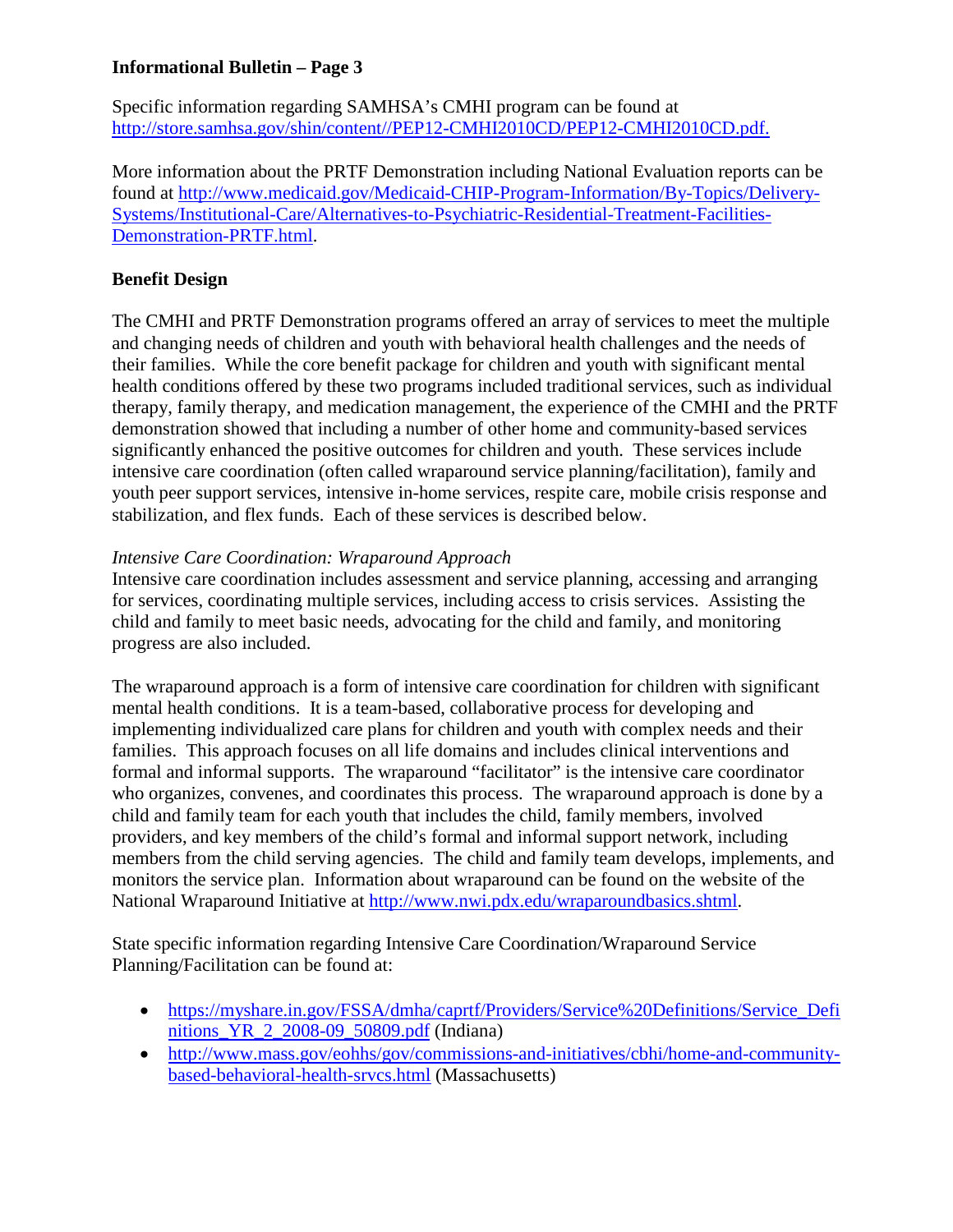• <http://county.milwaukee.gov/WraparoundMilwaukee.htm> (Wisconsin)

# *Peer Services: Parent and Youth Support Services*

Parent and youth support services include developing and linking with formal and informal supports; instilling confidence; assisting in the development of goals; serving as an advocate, mentor, or facilitator for resolution of issues; and teaching skills necessary to improve coping abilities. The providers of peer support services are family members or youth with "lived experience" who have personally faced the challenges of coping with serious mental health conditions, either as a consumer or a caregiver. These peers provide support, education, skills training, and advocacy in ways that are both accessible and acceptable to families and youth. Almost all of the PRTF demonstration states and many CMHI projects included peer-to-peer support services for the parents, guardians, or caregivers of children and youth with mental health conditions, as well as peer-to-peer support services for youth.

State specific information regarding states' peer services for parents and youth can be found at:

[http://familyinvolvementcenter.org/index2.php?option=com\\_content&do\\_pdf=1&id=3](http://familyinvolvementcenter.org/index2.php?option=com_content&do_pdf=1&id=3) (Arizona)

- <http://rosied.org/resources/Documents/Family%20Support.program%20specs.final.doc> (Massachusetts)
- http://medschool.umaryland.edu/uploadedFiles/Medschool/Departments/Department\_of Psychiatry/Division of Child and Adolescent Psychiatry/Child and Adolescent Ment [al\\_Health\\_Innovations\\_Center/RTC\\_Docs/COMAR%2010.09.79-FINAL.pdf](http://medschool.umaryland.edu/uploadedFiles/Medschool/Departments/Department_of_Psychiatry/Division_of_Child_and_Adolescent_Psychiatry/Child_and_Adolescent_Mental_Health_Innovations_Center/RTC_Docs/COMAR%2010.09.79-FINAL.pdf) (Maryland)

The CMS guidance regarding the use of peer supports for peer to peer services for parents, guardians and caregivers can be found at: [http://www.medicaid.gov/Medicaid-CHIP-Program-](http://www.medicaid.gov/Medicaid-CHIP-Program-Information/By-Topics/Benefits/Downloads/Clarifying-Guidance-Support-Policy.pdf)[Information/By-Topics/Benefits/Downloads/Clarifying-Guidance-Support-Policy.pdf](http://www.medicaid.gov/Medicaid-CHIP-Program-Information/By-Topics/Benefits/Downloads/Clarifying-Guidance-Support-Policy.pdf) 

### *Intensive In-Home Services*

Intensive in-home services are therapeutic interventions delivered to children and families in their homes and other community settings to improve youth and family functioning and prevent out-of-home placement in inpatient or PRTF settings. The services are typically developed by a team that can offer a combination of therapy from a licensed clinician and skills training and support from a paraprofessional. The components of intensive in-home services include individual and family therapy, skills training and behavioral interventions. Typically, staff providing intensive in-home services have small caseloads to allow them to work with the child and family intensively, gradually transitioning them to other formal and informal services and supports, as indicated. Information on such services from these states can be found at:

- <http://www.ct.gov/dcf/cwp/view.asp?a=2558&q=314366>(Connecticut)
- [http://www.mh.state.oh.us/what-we-do/provide/intensive-home-based](http://www.mh.state.oh.us/what-we-do/provide/intensive-home-based-treatment/index.shtml)[treatment/index.shtml](http://www.mh.state.oh.us/what-we-do/provide/intensive-home-based-treatment/index.shtml) (Ohio)
- <http://www.dphhs.mt.gov/mentalhealth/children/i-home/PolicyManual.pdf>(Montana)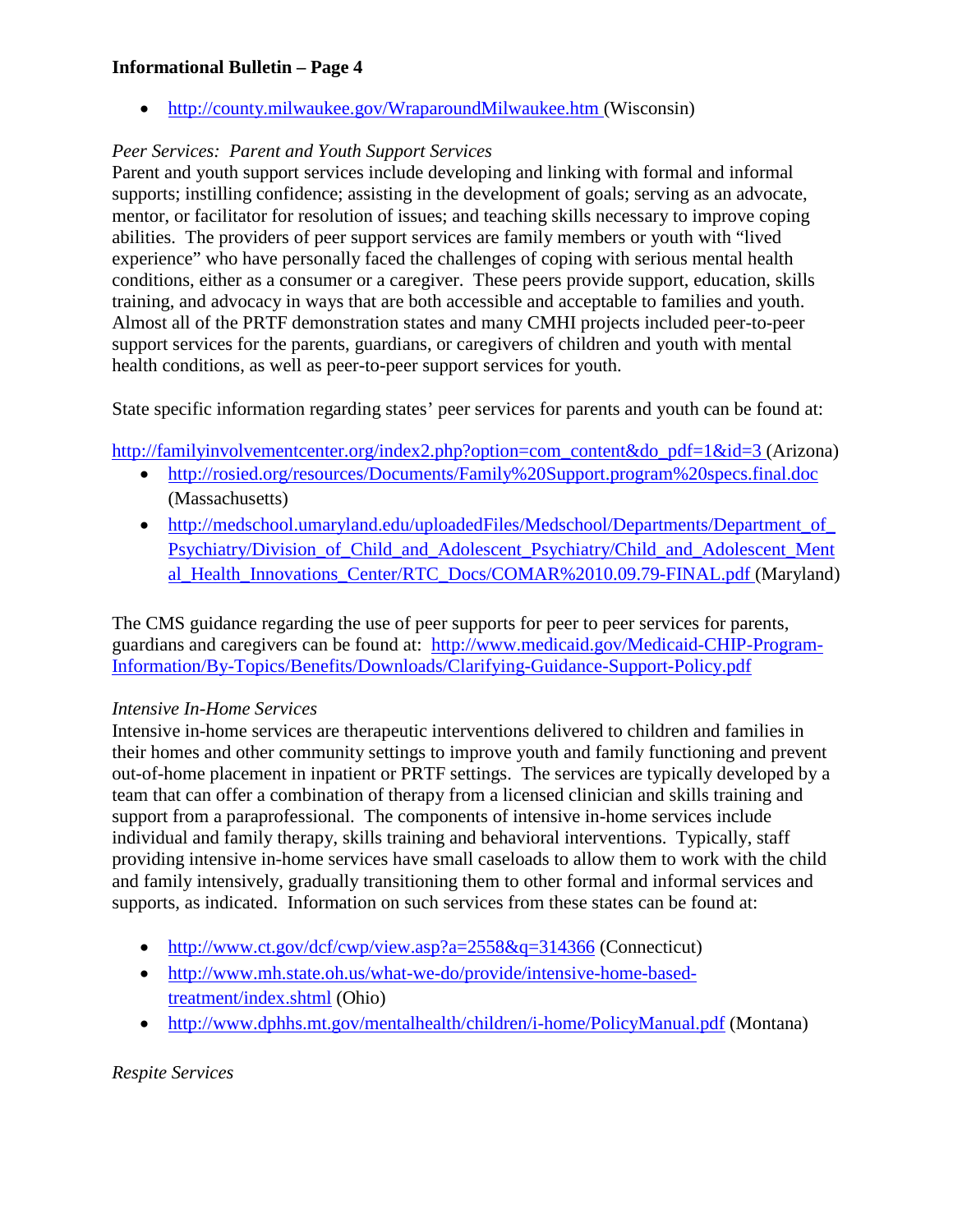Respite services are intended to assist children to live in their homes in the community by temporarily relieving the primary caregivers. Respite services provide safe and supportive environments on a short-term basis for children with mental health conditions when their families need relief. Respite services are provided either in the home or in approved out-ofhome settings. All CMHI and PRTF demonstrations provide some form of respite care.

Descriptions of respite services can be found at:

- https://myshare.in.gov/FSSA/dmha/caprtf/Providers/Service%20Definitions/Service Defi nitions YR 2 2008-09 50809.pdf (Indiana)
- <http://new.dhh.louisiana.gov/assets/docs/BehavioralHealth/LBHP/LBHPSvcsManv4b.pdf> (Louisiana)
- <http://www.dphhs.mt.gov/mentalhealth/children/i-home/PolicyManual.pdf>(Montana)

## *Mobile Crisis Response and Stabilization Services*

Mobile crisis response and stabilization services are instrumental in defusing and de-escalating difficult mental health situations and preventing unnecessary out-of-home placements, particularly hospitalizations. Mobile crisis services are available 24/7 and can be provided in the home or any setting where a crisis may be occurring. In most cases, a two-person crisis team is on call and available to respond. The team may be comprised of professionals and paraprofessionals (including peer support providers), who are trained in crisis intervention skills and in serving as the first responders to children and families needing help on an emergency basis. In addition to assisting the child and family to resolve the crisis, the team works with them to identify potential triggers of future crises and learn strategies for effectively dealing with potential future crises that may arise.

Residential crisis stabilization provides intensive short term, out of home resources for the child and family, helping to avert the need for psychiatric inpatient treatment. The goal is to address acute mental health needs and coordinate a successful return to the family at the earliest possible time with ongoing services. During the time that the child is receiving residential crisis stabilization, there is regular contact between the team and the family to prepare for the child's return to the family. An example from a state that provides crisis stabilization service can be found at:<http://www.bhc.state.nm.us/pdf/H2011%20Crisis.pdf> (New Mexico)

### *Flex Funds (Customized Goods and Services)*

Flex funds may be used under certain Medicaid authorities to purchase non-recurring, set-up expenses (such as furniture, bedding, or clothing) for children and youth. For example, flex funds may be requested for the one-time payment of utilities or rent or other expenses as long as the youth and family demonstrate the ability to pay future expenses. Flex funds can be particularly useful when a youth is transitioning from the residential treatment setting to a family or to independent living. It should be noted that flex funds can be used for purposes other than transition, such as academic coaching, memberships to local girls or boys clubs, etc. Flex funds are only available to individuals participating in various Medicaid waivers and/or the 1915(i) program. Examples of states that have created flexible funding for goods and services for children and youth with mental health conditions are listed below: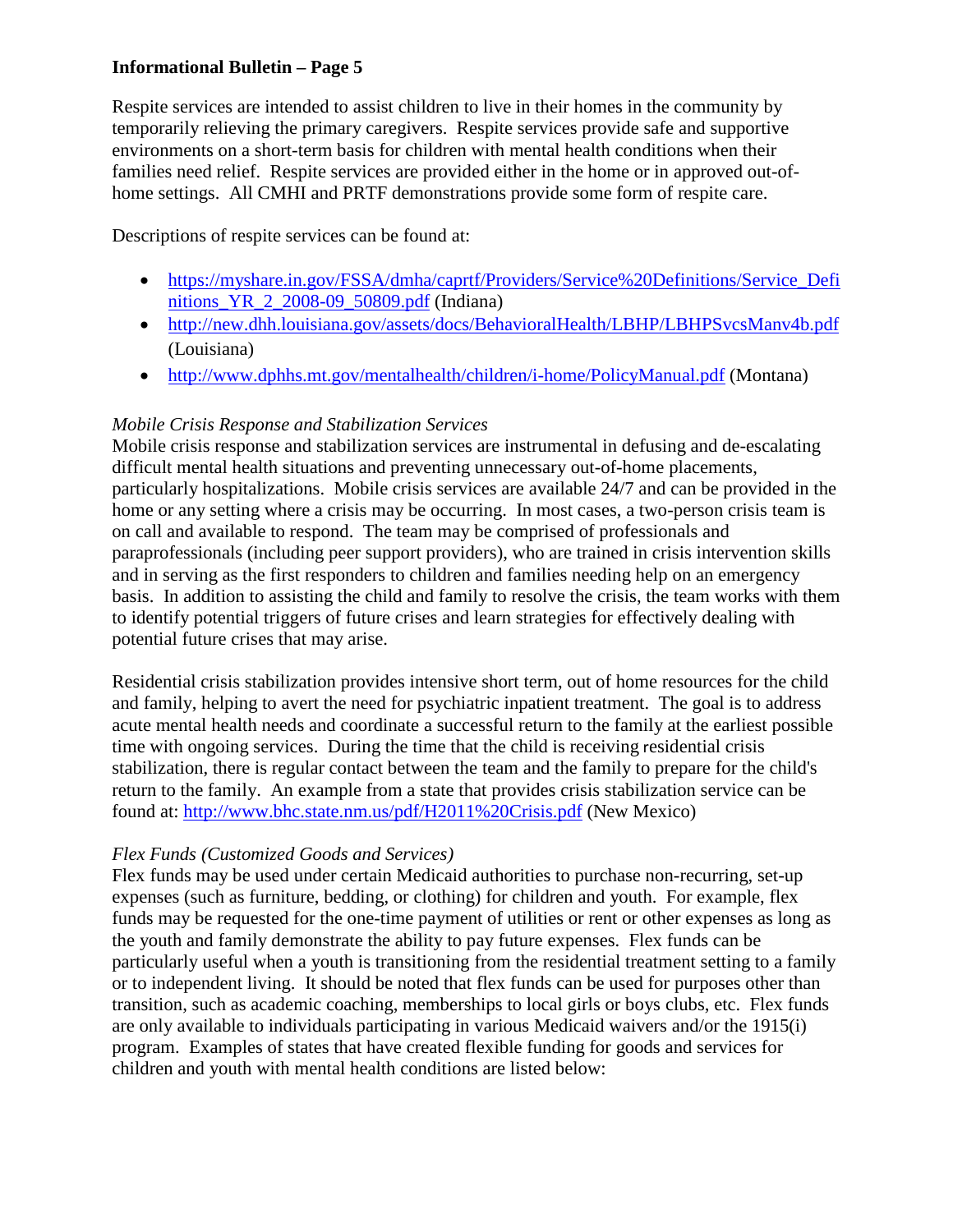- <http://www.omh.ny.gov/omhweb/guidance/hcbs/html/FamilyFlexFundLetter.htm>(New York)
- [https://myshare.in.gov/FSSA/dmha/caprtf/Providers/Service%20Definitions/Service\\_Defi](https://myshare.in.gov/FSSA/dmha/caprtf/Providers/Service%20Definitions/Service_Definitions_YR_2_2008-09_50809.pdf) nitions YR 2 2008-09 50809.pdf (Indiana)

#### *Trauma-Informed Systems and Evidence-Based Treatments Addressing Trauma*

Across the country, including system of care sites and the PRTF demonstration states, there is an increased awareness of the impact of trauma. Children and youth with the most challenging mental health needs often have experienced significant trauma in their lives. The Adverse Childhood Experiences (ACE) study has reported short and long-term outcomes of childhood exposure to certain adverse experiences that include a multitude of mental health, health and social problems. More information on the ACE study can be found at: <http://www.cdc.gov/ace/findings.htm>

To begin addressing the trauma needs, many states are providing training and coaching for their clinicians in evidence-based practices such as Trauma-Focused Cognitive Behavioral Therapy (TF-CBT) and Parent-Child Interaction Therapy (PCIT). Many states are also exploring new policies and practices to ensure that they have trauma-informed systems of care that will be less likely to re-traumatize the children and youth they serve. To assist in developing new policies, practices, training, and coaching for trauma-informed care, a manual and documentary film is being developed in a cooperative effort with the participating states.

Additional resources related to trauma can be found on the National Child Traumatic Stress Network website at:<http://www.nctsn.org/>

#### *Other Home and Community-Based Services*

States have also developed service definitions for a variety of additional home and communitybased services that have proven to be important for children and youth with mental health conditions to be successful in the community. This includes: mentoring, supported employment for older youth, and consultative services. These types of services may be provided through 1915(c) waivers and the 1915(i) program.

Additional information regarding the description of each of the PRTF demonstration state's service arrays and definitions, including those listed in "other home and community-based services can be found in the 2008 Implementation Status Report at [http://www.medicaid.gov/Medicaid-CHIP-Program-Information/By-Topics/Delivery-](http://www.medicaid.gov/Medicaid-CHIP-Program-Information/By-Topics/Delivery-Systems/Downloads/CBA-Implementation-Status-Report-Final.pdf)[Systems/Downloads/CBA-Implementation-Status-Report-Final.pdf](http://www.medicaid.gov/Medicaid-CHIP-Program-Information/By-Topics/Delivery-Systems/Downloads/CBA-Implementation-Status-Report-Final.pdf) 

#### **Medicaid Authorities and Demonstration Programs**

States have significant flexibilities in the Medicaid program to cover mental health and substance use services for youth with significant mental health conditions. CMS staff are available to states to further discuss how they can use the authorities below to promote better coverage.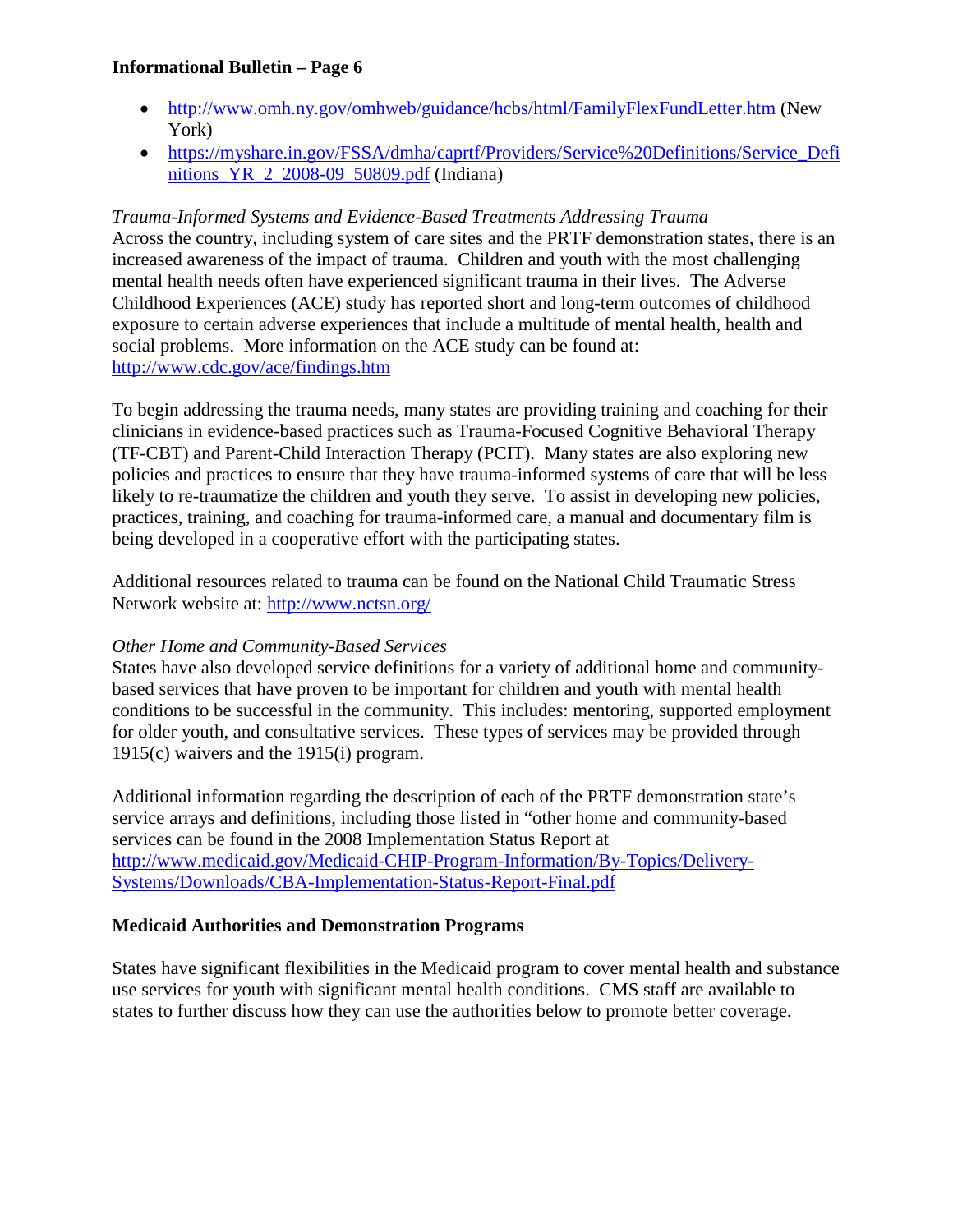### *1905(a) Authority*

Many of the services that were core to the success of the CMHI and PRTF Demonstration program can be covered through 1905(a) authority, generally through targeted case management or rehabilitative services. States that have used the 1905(a) authority as a foundation for their benefit design for children and youth with significant mental health conditions include: Massachusetts, Connecticut, New Mexico and Hawaii. More information about some of these states can be found at:

- <http://www.mass.gov/eohhs/gov/commissions-and-initiatives/cbhi/> (Massachusetts)
- <http://www.bhc.state.nm.us/BHServices/ServiceDefinition.html> (New Mexico)

# *1915(c) Authority*

Some states have used the 1915(c) Home and Community-Based Services (HCBS) program to develop good benefit designs for children and youth with significant mental health conditions. The nine states that participated in the PRTF five-year demonstration grants utilized the 1915(c) waiver authority. These states included: Alaska, Georgia, Indiana, Kansas, Maryland, Mississippi, Montana, South Carolina and Virginia. Eight other states also use the 1915(c) authority for these children and youth. These states include: New York, Michigan, Wisconsin, Louisiana, Texas, Iowa, Kansas, and Wyoming. States have used these HCBS waivers to expand their array of home and community-based services and supports for this population with a view towards improving outcomes and reducing costs. Below are links to some states' 1915(c) HCBS Waivers for children and youth with significant mental health conditions:

[https://myshare.in.gov/FSSA/dmha/caprtf/PRTF%20Transition%20Waiver/](https://myshare.in.gov/FSSA/dmha/caprtf/PRTF%20Transition%20Waiver/%201915c%20PRTF%20Transition%20Waiver_CMS%20Application.pdf) 

[1915c%20PRTF%20Transition%20Waiver\\_CMS%20Application.pdf.](https://myshare.in.gov/FSSA/dmha/caprtf/PRTF%20Transition%20Waiver/%201915c%20PRTF%20Transition%20Waiver_CMS%20Application.pdf) For more information about 1915(c) Home and Community Based Waivers, please access Medicaid.gov: [http://www.medicaid.gov/Medicaid-CHIP-Program-Information/By-Topics/Waivers/Home-and-](http://www.medicaid.gov/Medicaid-CHIP-Program-Information/By-Topics/Waivers/Home-and-Community-Based-1915-c-Waivers.html)[Community-Based-1915-c-Waivers.html](http://www.medicaid.gov/Medicaid-CHIP-Program-Information/By-Topics/Waivers/Home-and-Community-Based-1915-c-Waivers.html)

### *1915(b) Authority*

1915(b) Waivers are one of several options available to states that allow the use of managed care in the Medicaid Program. When using the 1915(b) authority, states have various options for implementing managed care including the authority to restrict the types of providers that people can use to access Medicaid benefits and the ability to use the savings to the state from a managed care delivery system to provide additional services or restrict the number or type of providers who can provide specific Medicaid services. Louisiana, Michigan, Iowa and California are examples of states that have used the 1915(b) authority (and sometimes a combination of 1915(b) and 1915(c) and other authorities) for their children's mental health delivery systems. More information regarding their managed care approaches for these delivery systems can be found at:

- <http://new.dhh.louisiana.gov/index.cfm/page/538> (Louisiana)
- [http://www.ime.state.ia.us/Reports\\_Publications/RFP/IowaPlan.html](http://www.ime.state.ia.us/Reports_Publications/RFP/IowaPlan.html) (Iowa)
- http://www.michigan.gov/documents/mdch/Managed Speciality Services and Supports Waiver 364598 7.pdf (Michigan)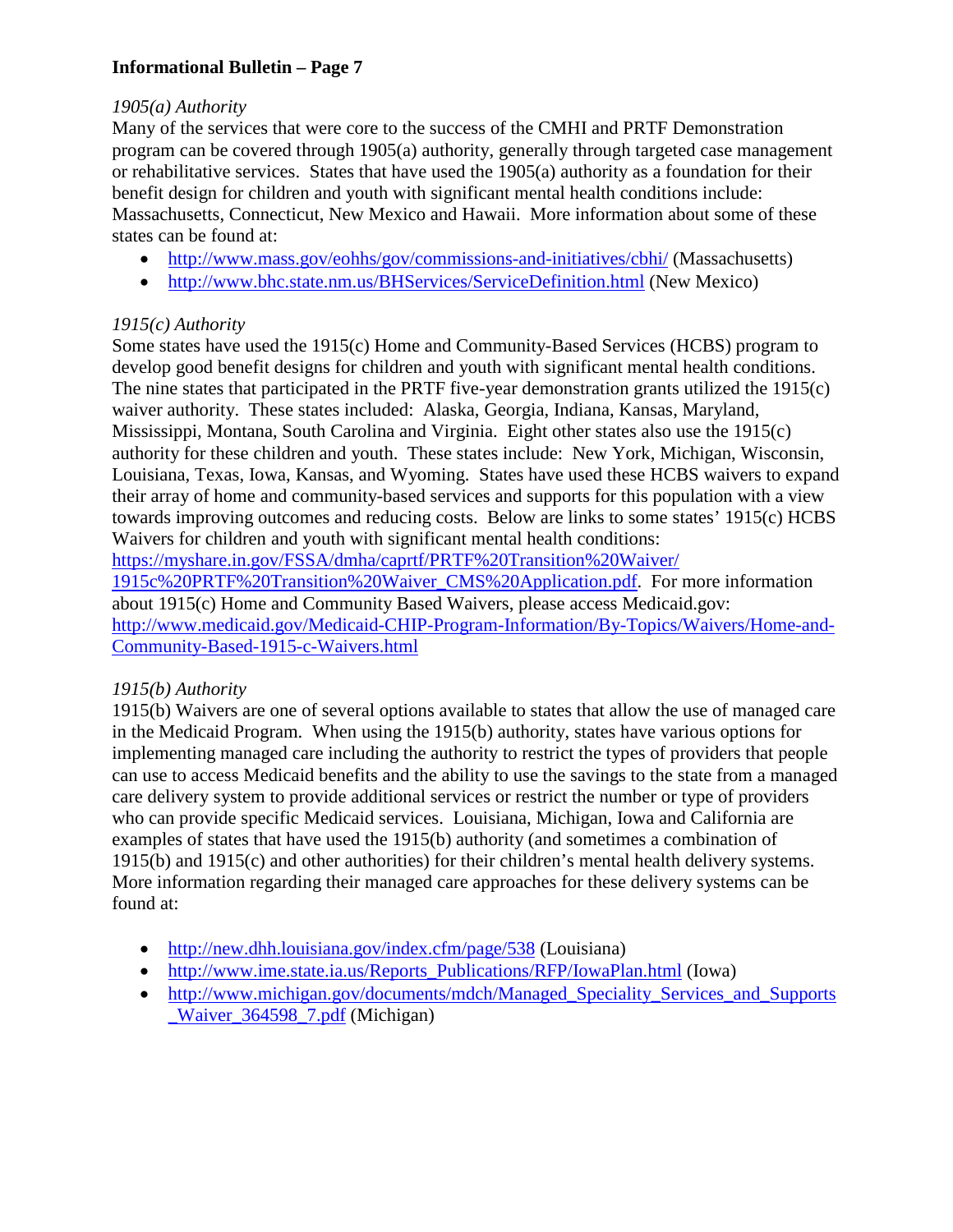## *1115 Authorities*

Section 1115 of the Social Security Act gives the Secretary of HHS authority to approve experimental, pilot, or demonstration projects that further the objectives of the Medicaid and the Children's Health Insurance Program (CHIP). These demonstrations give states additional flexibility to design and improve their programs, to demonstrate and evaluate policy approaches, such as providing services not typically covered by Medicaid, and using innovative service delivery systems that improve care, increase efficiency, and reduce costs. Many section 1115 demonstrations include mental health services for children and youth. Most recently, Arizona received approval for a section 1115 demonstration that integrates physical and behavioral health services provided to children enrolled in the Children's Rehabilitative Services program. More information on this section 1115 demonstration can be found at: [http://www.azahcccs.gov/reporting/federal/waiver.aspx.](http://www.azahcccs.gov/reporting/federal/waiver.aspx)

### *1915(i) State Plan Amendment*

Section 1915(i) state plan amendment (SPA) provides an opportunity for states to amend their state Medicaid plans to offer intensive home and community-based behavioral health services that were previously provided primarily through 1915(c) HCBS waivers programs. Intensive care coordination, respite, parent and youth support partners, and other services can be offered under 1915(i) and serve children and youth with significant mental health conditions. Under 1915(i) states may not waive the requirement to provide services statewide, nor can they limit the number of participants in the state who may receive the services if they meet the population definition. Unlike the 1915(c) waiver program, the 1915(i) delinks the provision of services with participants meeting an institutional level of care. In order to target the initiative and limit costs, states may identify a specific population and establish additional needs-based criteria. For example, a state could develop need-based criteria only for children and youth at risk of removal from their homes or in need of intensive community-based services and behavioral interventions in their homes, schools, or communities to control aggressive behavior towards self and others. An example of a state with approved 1915(i) SPAs for children and youth with significant mental health conditions is:

• <http://www.dphhs.mt.gov/mentalhealth/children/i-home/PolicyManual.pdf>(Montana)

For more information about the 1915(i) SPA and beneficiary eligibility please access Medicaid.gov: [http://www.medicaid.gov/Medicaid-CHIP-Program-Information/By-](http://www.medicaid.gov/Medicaid-CHIP-Program-Information/By-Topics/Long-Term-Services-and-Support/Home-and-Community-Based-Services/Home-and-Community-Based-Services-1915-i.html)[Topics/Long-Term-Services-and-Support/Home-and-Community-Based-Services/Home-and-](http://www.medicaid.gov/Medicaid-CHIP-Program-Information/By-Topics/Long-Term-Services-and-Support/Home-and-Community-Based-Services/Home-and-Community-Based-Services-1915-i.html)[Community-Based-Services-1915-i.html.](http://www.medicaid.gov/Medicaid-CHIP-Program-Information/By-Topics/Long-Term-Services-and-Support/Home-and-Community-Based-Services/Home-and-Community-Based-Services-1915-i.html)

### *Section 2703 Health Homes*

Health homes (Affordable Care Act-Section 2703) are a Medicaid state plan option available for states to design programs to better serve persons with chronic conditions, including serious and persistent mental health conditions. Health homes must provide for an individual's primary care and disability-specific service needs, and must provide care management and coordination for all of the services needed by each enrolled individual. The major goal is to provide more comprehensive, coordinated, and cost-effective care for individuals with chronic conditions, including children and youth with serious emotional disturbances, than generally provided when services are fragmented across multiple health providers and organizations.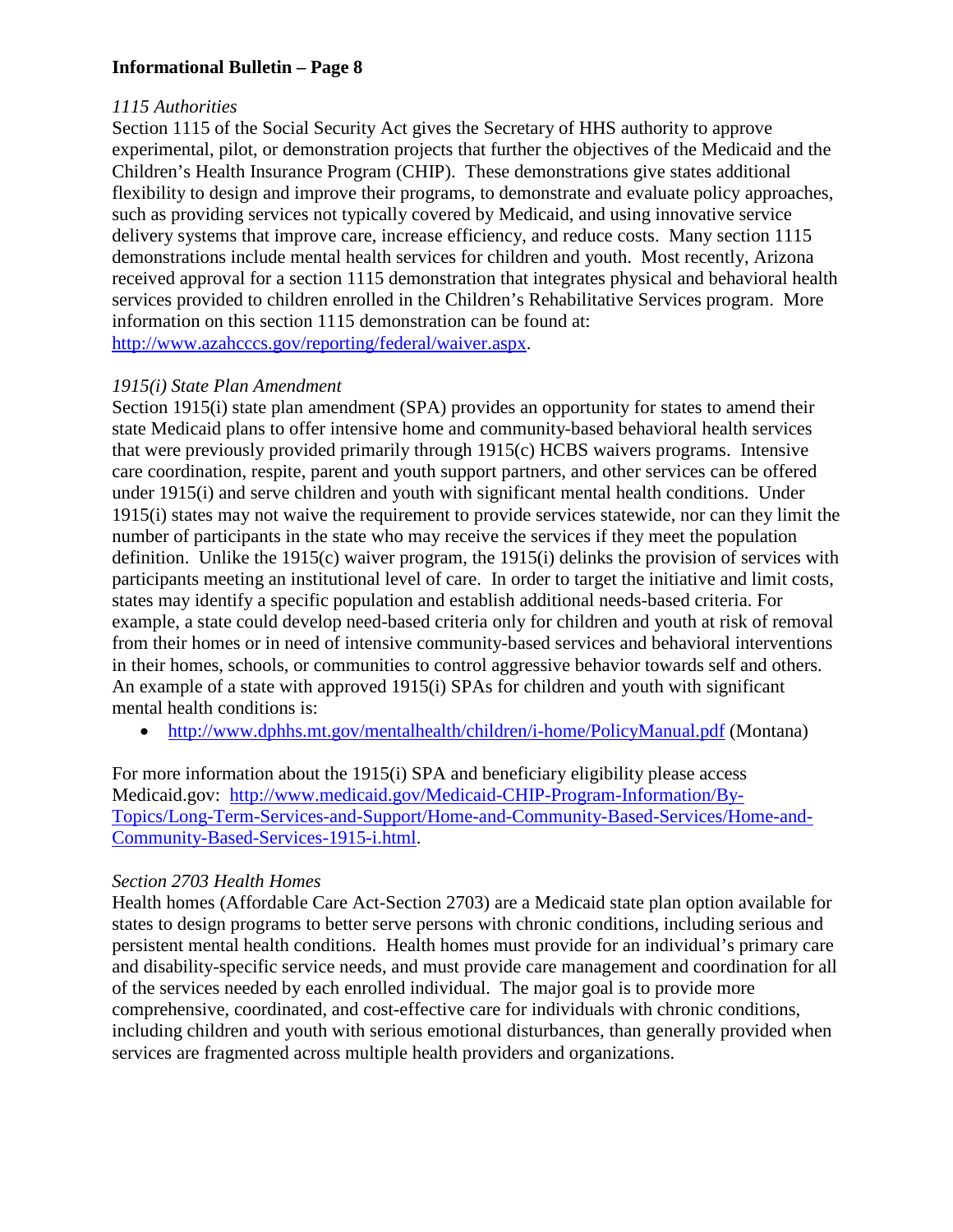Federal match of 90 percent is available for 2 years for the following services provided through the health home authority: comprehensive care management, care coordination, health promotion, comprehensive transitional care from inpatient to other settings including appropriate follow-up care, individual and family support, referral to community and support services, and the use of health information technology to link services. The health home state plan optional benefit under section 1945 of the Social Security Act is statutorily-defined as services for "eligible individuals with chronic conditions" and does not allow for coverage to be limited to a subcategory of individuals. However, CMS recognizes that the service needs of individuals within a population may vary, and therefore that the treatment modalities, protocols and provider network may involve different approaches for children as compared to adults for key health home activities such as coordinating, managing and monitoring services. States may develop different approaches that serve different age groups, based on distinctions between the health home needs of the population. Therefore, CMS will allow states to submit separate SPAs for children and youth with serious and persistent mental health conditions as long as another SPA for adults with serious and persistent mental health condition is submitted simultaneously.

States that have health homes SPAs specifically for individuals (including children and youth) with these conditions include Missouri, New York, and Ohio. Information on these approved state plans can be found at: [http://www.medicaid.gov/State-Resource-Center/Medicaid-State-](http://www.medicaid.gov/State-Resource-Center/Medicaid-State-Technical-Assistance/Health-Homes-Technical-Assistance/Approved-Health-Home-State-Plan-Amendments.html)[Technical-Assistance/Health-Homes-Technical-Assistance/Approved-Health-Home-State-Plan-](http://www.medicaid.gov/State-Resource-Center/Medicaid-State-Technical-Assistance/Health-Homes-Technical-Assistance/Approved-Health-Home-State-Plan-Amendments.html)[Amendments.html.](http://www.medicaid.gov/State-Resource-Center/Medicaid-State-Technical-Assistance/Health-Homes-Technical-Assistance/Approved-Health-Home-State-Plan-Amendments.html) For more information about health homes, go to Medicaid.gov: [http://www.medicaid.gov/Medicaid-CHIP-Program-Information/By-Topics/Long-Term-](http://www.medicaid.gov/Medicaid-CHIP-Program-Information/By-Topics/Long-Term-Services-and-Support/Integrating-Care/Health-Homes/Health-Homes.html)[Services-and-Support/Integrating-Care/Health-Homes/Health-Homes.html.](http://www.medicaid.gov/Medicaid-CHIP-Program-Information/By-Topics/Long-Term-Services-and-Support/Integrating-Care/Health-Homes/Health-Homes.html)

#### *Money Follows the Person Rebalancing Demonstration (MFP)*

MFP provides an opportunity for states to offer community based services and supports to individuals transitioning from qualifying institutions to qualifying home and community based settings, including children and youth 21 years of age and under who have been in PRTFs or psychiatric hospitals for at least 90 consecutive days and are transitioning to community settings, including family homes, foster homes, alternative family-based homes, or other communitybased settings. MFP allows an enhanced federal match equal to an additional 50 percent of the state share with an upper limit of 90 percent. The enhanced federal match on qualified Medicaid services is available for 365 days after each individual's discharge from the institution. The state may also provide additional supplemental transition services to support the youth to successfully move into the community, including but not limited to household set-up, home modifications, or peer support. States are required to have the ability to meet the needs of the children and youth after the 365-day period.

The MFP is a good vehicle for states to transition youth from PRTFs to the community, particularly because the average length for youth needing intensive community based services after discharge in the PRTF demonstration was consistently close to the 365 days – the allowable service duration of enhanced match under MFP. If the children and youth continue to need services and supports after 365 days in the community, services covered under other Medicaid authorities discussed above may be provided to address their needs.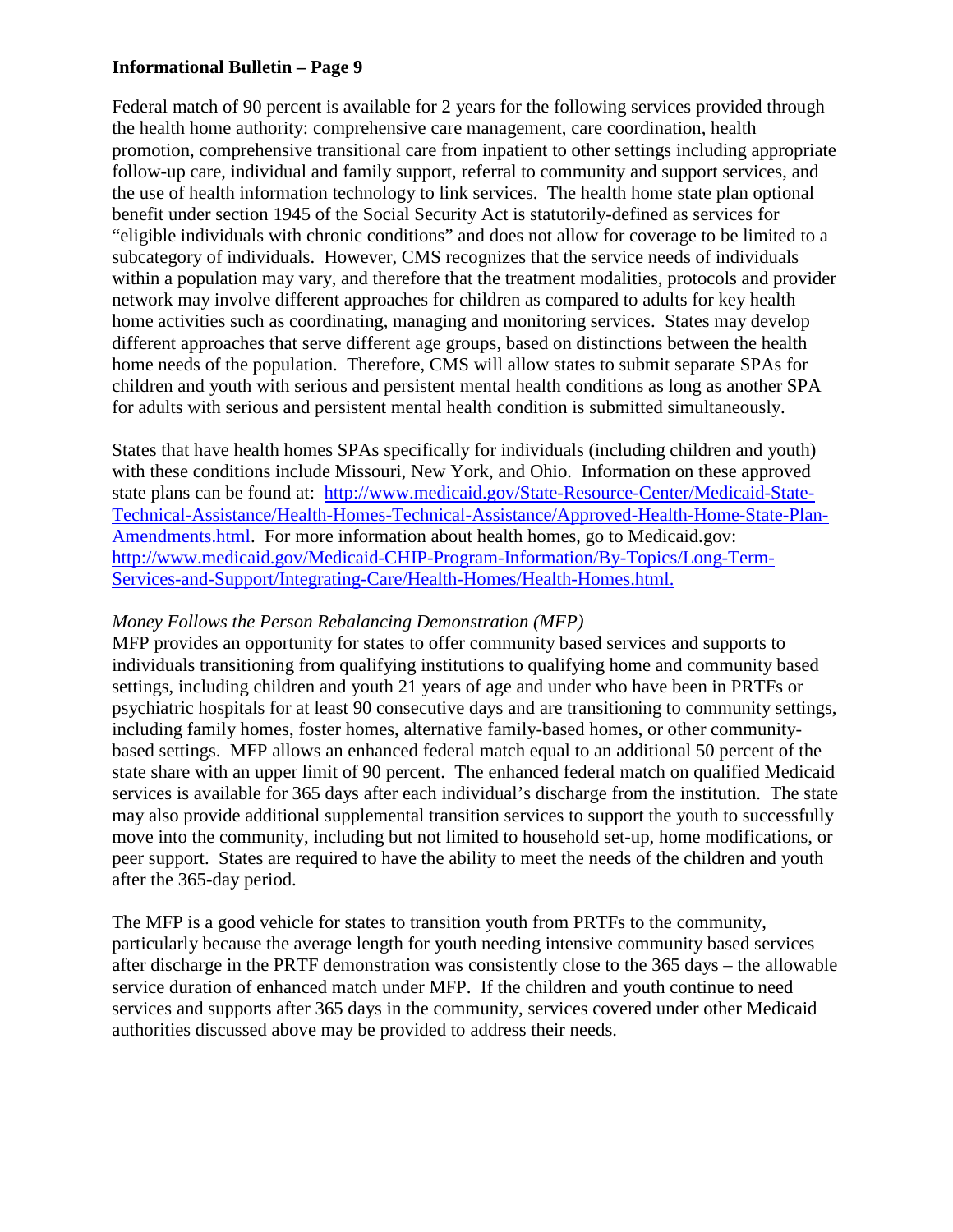For more information about MFP, go to Medicaid.gov: [http://www.medicaid.gov/Medicaid-](http://www.medicaid.gov/Medicaid-CHIP-Program-Information/By-Topics/Long-Term-Services-and-Support/Balancing/Money-Follows-the-Person.html)[CHIP-Program-Information/By-Topics/Long-Term-Services-and-Support/Balancing/Money-](http://www.medicaid.gov/Medicaid-CHIP-Program-Information/By-Topics/Long-Term-Services-and-Support/Balancing/Money-Follows-the-Person.html)[Follows-the-Person.html](http://www.medicaid.gov/Medicaid-CHIP-Program-Information/By-Topics/Long-Term-Services-and-Support/Balancing/Money-Follows-the-Person.html) 

### *Balancing Incentive Program*

The Balancing Incentive Program, created by the Affordable Care Act (Section 10202), authorizes grants to states to increase access to non-institutional, long-term services and supports (LTSS) and was effective as of October 1, 2011. The Balancing Incentive Program can help states transform their long-term care service systems by lowering costs through improved systems performance and efficiency, creating tools to help consumers with care planning and assessment and improving quality measurement and oversight. Enhanced federal match is available to states for 4 years. To participate in the Balancing Incentive Program, a state must have spent less than 50 percent of total Medicaid medical assistance expenditures on noninstitutionally based LTSS for fiscal year 2009. The Balancing Incentive Program also provides new ways to serve more people in home and community-based settings, helping states comply with their obligations under the integration mandate of the ADA, as interpreted by the *Olmstead* decision. Most states that have approved applications under this program include mental health services in their rebalancing efforts. More information regarding this program can be found at [http://www.medicaid.gov/Medicaid-CHIP-Program-Information/By-Topics/Long-Term-](http://www.medicaid.gov/Medicaid-CHIP-Program-Information/By-Topics/Long-Term-Services-and-Support/Balancing/Balancing-Incentive-Program.html)[Services-and-Support/Balancing/Balancing-Incentive-Program.html.](http://www.medicaid.gov/Medicaid-CHIP-Program-Information/By-Topics/Long-Term-Services-and-Support/Balancing/Balancing-Incentive-Program.html)

### **Quality Reporting**

The Children's Health Insurance Program Reauthorization Act of 2009 (CHIPRA), the Health Information Technology for Economic and Clinical Health Act of 2009 (HITECH), and the Affordable Care Act all introduced new clinical quality reporting programs that apply to Medicaid and CHIP providers. These clinical quality reporting programs add to existing Medicare quality reporting programs, as well as measure sets that may be used by state Medicaid programs and private plans, such as the Healthcare Effectiveness Data and Information Set (HEDIS) measures. Several core measure sets have now been identified, which include a number of measures related to hospital readmission rates for children and youth with mental health and substance use conditions.

Some specific reporting measures that states may consider in their approach to their tracking efforts are listed below. Please note that the quality measures and measure sets noted below are not exhaustive and will continue to evolve.

Follow-up after hospitalization for mental illness among patient 6 years and older (NQF #576). Applicable measure sets include:

- [CHIPRA Core Set of Pediatric Quality Measures](http://www.ahrq.gov/chipra/pqmpmeasures.htm#note5)
- [Initial Core set of Health Care Quality Measures for Medicaid- Eligible](http://www.medicaid.gov/Medicaid-CHIP-Program-Information/By-Topics/Quality-of-Care/Downloads/AdultCoreMeasures.pdf)  [Adults](http://www.medicaid.gov/Medicaid-CHIP-Program-Information/By-Topics/Quality-of-Care/Downloads/AdultCoreMeasures.pdf)
- Health Home Core Set
- Child and Adolescent Major Depressive Disorder: Suicide Risk Assessment (NQF #1365). Applicable measure sets include:
	- [HITECH Act: Meaningful Use of Electronic Health Records](http://www.cms.gov/Regulations-and-Guidance/Legislation/EHRIncentivePrograms/Downloads/EP_MeasuresTable_Posting_CQMs.pdf)